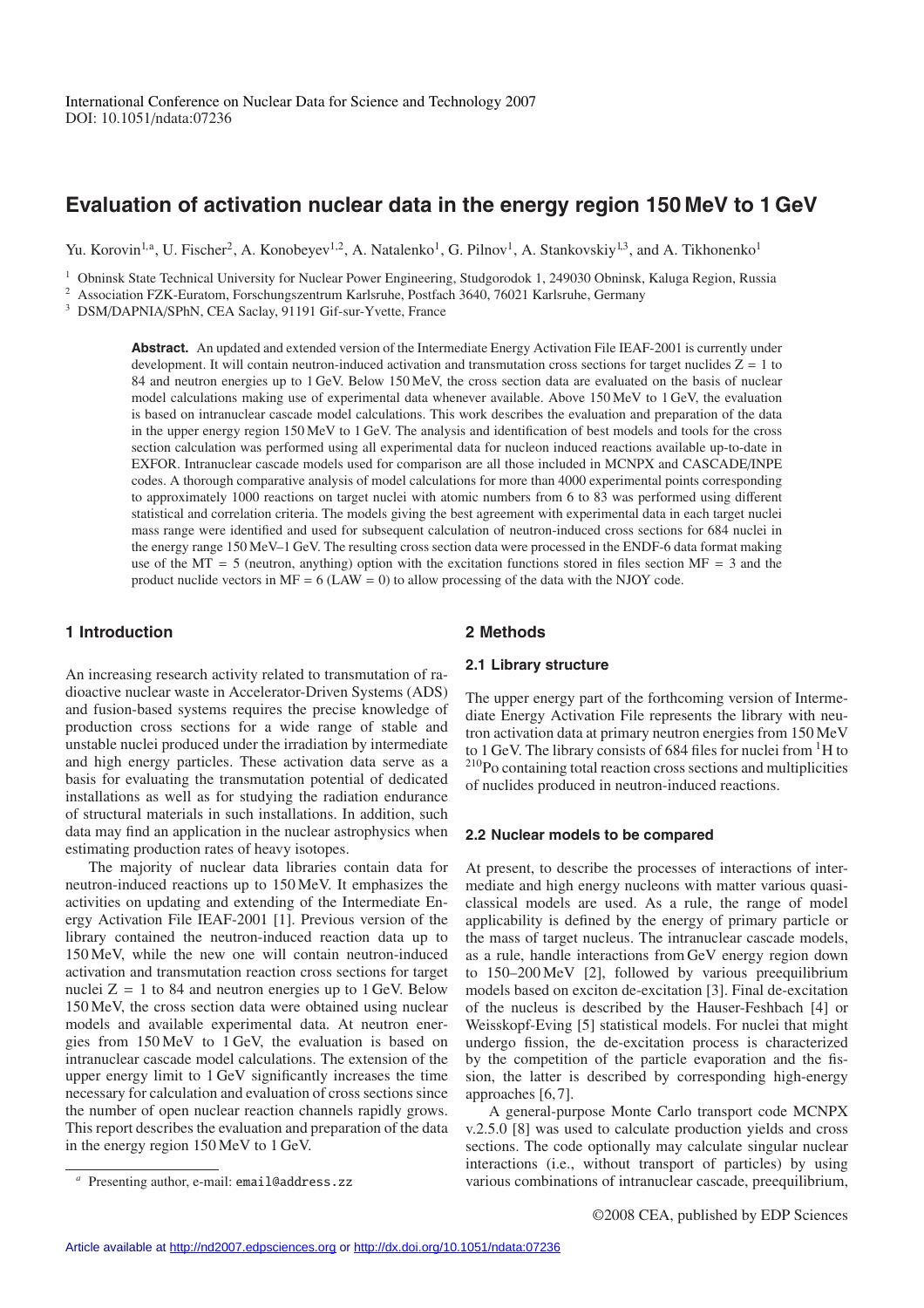evaporation and fission models. Fast cascade stage is described by Bertini [9], ISABEL [10] and INCL4 [11] models which may be combined with multistep preequilibrium model. The statistical processes are handled by Dresner evaporation [12], ABLA [13] fission-evaporation and ORNL [6] and RAL [7] fission models. In addition, the CEM2k model [14] (or its successor CEM03 [15] replacing it in the last version of MCNPX 2.6.c) including all reaction stages might be chosen.

The code CASCADE/INPE [16] based on the Dubna intranuclear cascade model [17] treats all the reaction stages in a manner similar to CEM2k. This code has also been chosen for comparative analysis.

The statistical comparative analysis of various model combinations from MCNPX and CASCADE/INPE has been performed targeting to identify the optimal model combination for neutron activation data calculations depending on the mass of target nucleus. The analysis has been based on all available in EXFOR [18] experimental data on neutron- and protoninduced production cross sections and yields and involved the minimization of deviation criteria of calculated data from experimental ones. It should be pointed out, that at energies of interest, the majority of experimental data are protoninduced. However, as a rule, neutron- and proton- induced cross sections are close to each other at intermediate and high energies. Thus the use of proton experimental data to verify models for neutron calculations is expedient.

#### **2.3 Experimental database and deviation criteria**

The comparative analysis was performed for 3999 proton experimental points taken from EXFOR for more than 1000 (p,xnypza) nuclear reactions with targets ranging from  $Z = 6$ to 84 and energies 150–1000 MeV.

The distributions of experimental datasets over primary proton energy and target mass number are shown in figure 1. The most informative energy region is turned out to be between 150 and 450 MeV (60% from the total number of experimental points) as well as separate energy points 500, 600, 660, 800 and 1000 MeV. As for target masses, the highest numbers of experimental data points were found for  $27$  Al and  $208$  Pb (368 and 444, accordingly).

The criteria to minimize were chosen to be the linear combination and the product of the two following deviation criteria:

$$
F = 10^{\sqrt{\frac{1}{N} \sum\limits_{i=1}^{N} \left(\lg \sigma_i^{\text{exp}} - \lg \sigma_i^{\text{calc}}\right)^2}}
$$
(1)

where *N* stands for the total number of experimental points.  $\sigma_i^{\text{exp}}$   $\sigma_i^{\text{calc}}$  are the experimentally measured and calculated cross sections, and

$$
H = \sqrt{\frac{1}{N} \sum_{i=1}^{N} \left( \frac{\sigma_i^{\exp} - \sigma_i^{cqlc}}{\Delta \sigma_i^{\exp}} \right)^2}
$$
 (2)

where  $\Delta \sigma_i^{\text{exp}}$  represents the experimental error.

In such case the *F* criterion allows to adequately and reliably estimate the correlation closeness between calculated and experimental data, while *H* accounts for experimental error.



**Fig. 1.** Experimental points distributions over primary proton energy (a) and target mass number (b).

#### **3 Results and discussion**

#### **3.1 Results of deviation criteria analysis**

To choose optimal model depending on target nucleus mass, the whole experimental dataset was split on the approximately equal mass subsets. Each diapason comprises about 400 experimental points. For each point, the production yield cross sections were calculated using all eight model combinations. Next step of analysis represented the calculation of deviation factors for each reaction. The linear combination of *F* and *H* criterions was formed by summing them up with weights equal to the values of each factor for all models in the considered target mass range. The products of  $F$  and  $H$  with the same weights were calculated as well. When calculating *H* the experimental point with zero on non-available experimental error was expunged.

The results of the analysis are shown in figure 2. For the light nuclei  $(A < 6)$  the analysis was not performed due to restricted applicability of the majority of calculation models.

The CASCADE/INPE code might calculate production cross sections for targets with  $A \ge 12$ . Thus the MCNPX was applied to calculate neutron activation cross sections in this mass range. Moreover, for  $A < 4$  the code uses interpolation tables to calculate cross sections such as (n,p), (n,d), (n,t),  $(n, \nvert^3He)$ ,  $(n, \alpha)$ . The production yields of residual nuclei were obtained using these reaction cross sections.

The best calculation models for each target mass range producing cross sections most close to experimental ones are summarized in table 1. The subsequent calculation of neutron activation data in the energy range 150 MeV to 1 GeV was performed according to this table.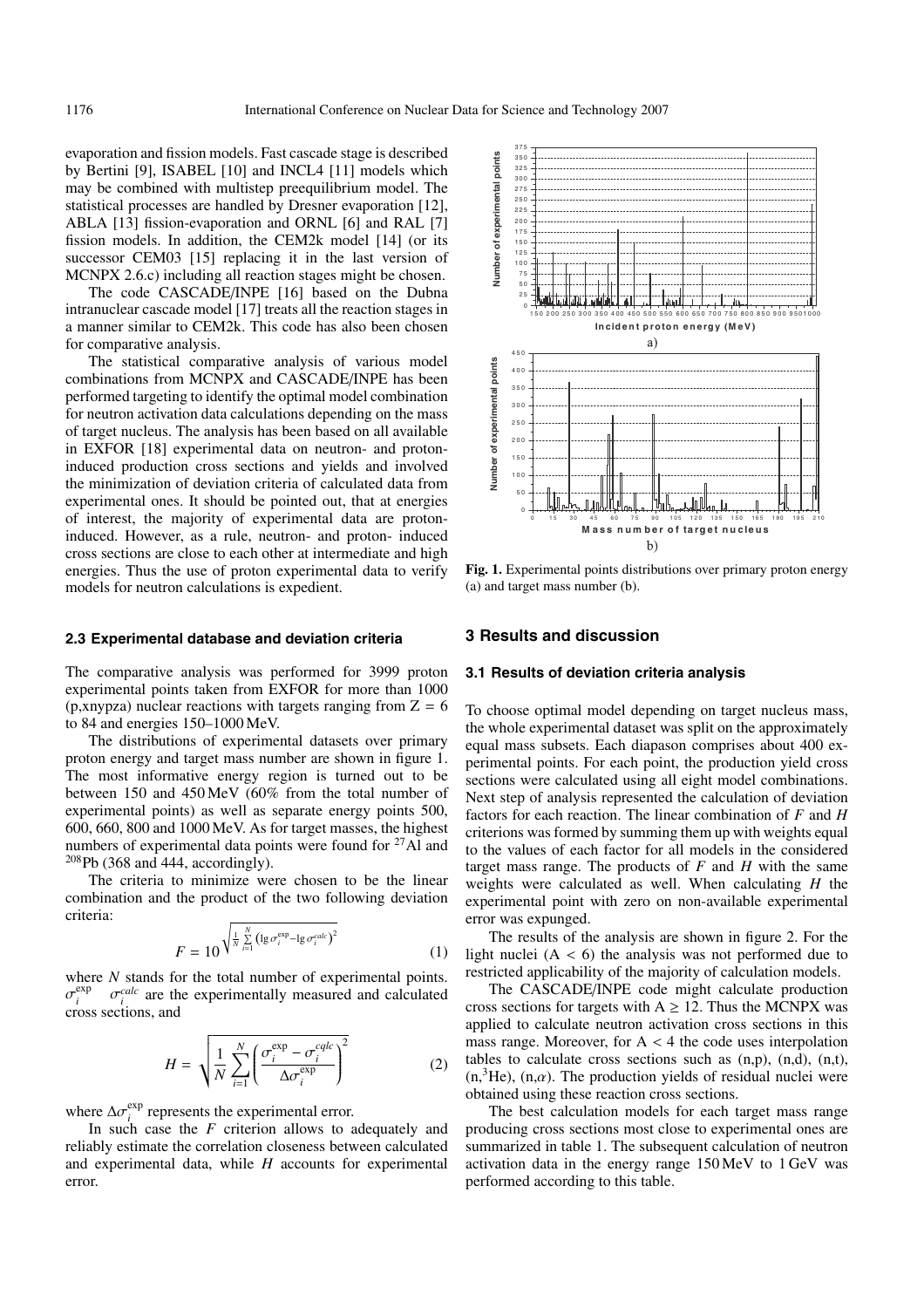

Fig. 2. Values of linear combination of normalized  $H$  and  $F$  factors (a) and product of normalized H and F factors (b) depending on target nucleus mass A range. The best model giving the minimum value of factor for each range is highlighted on the top of the plot.

Table 1. Calculation models recommended from statistical analysis.

| Target nuclei range        | Recommended model             |  |  |  |  |  |
|----------------------------|-------------------------------|--|--|--|--|--|
| $^{1}$ H $ ^{4}$ H $^{-}$  | MCNPX interpolation tables    |  |  |  |  |  |
| ${}^{6}$ Li – ${}^{22}$ Ne | ISABEL/Dresner+CEM03          |  |  |  |  |  |
| $^{23}Na - ^{27}Al$        | <b>INCL4/Dresner</b>          |  |  |  |  |  |
| $^{28}$ Mg – $^{55}$ Co    | <b>CASCADE/INPE</b>           |  |  |  |  |  |
| ${}^{56}Cu - {}^{59}Ni$    | Bertini/Dresner               |  |  |  |  |  |
| ${}^{60}Fe-{}^{89}Zr$      | <b>CASCADE/INPE</b>           |  |  |  |  |  |
| $^{90}$ Sr – $^{124}$ Xe   | INCL4/ Dresner + CASCADE/INPE |  |  |  |  |  |
| $125$ Sn – $181$ Re        | CEM2K                         |  |  |  |  |  |
| $182$ Hf $=$ $210$ Po      | CEM <sub>03</sub>             |  |  |  |  |  |

Prior to calculations of neutron activation data, the significant efforts were directed to evaluating the reasonable ratio of accuracy to computational time. It is obvious that the higher energy of particle and mass of the target the longer time is needed to calculate all reaction open channels. Taking into account the computer park power dedicated for calculations, the statistics of 1,000,000 primary neutron interactions has chosen for each target nuclei. Only those cross sections obtained with statistical error less than 20% ("questionable" results according to MCNP/MCNPX terminology [19]) have been written to final files.

**Table 2.** Integral normalized values of  $MMO - COR_N$  for considered models for the whole target mass range for different models\*.

|                                                              |  |  |  | Value BA BD C2 C3 I4A I4D IA ID                            |  |  |  |  | $\overline{C}$ |  |  |
|--------------------------------------------------------------|--|--|--|------------------------------------------------------------|--|--|--|--|----------------|--|--|
| of D                                                         |  |  |  |                                                            |  |  |  |  |                |  |  |
| Calculation model                                            |  |  |  |                                                            |  |  |  |  |                |  |  |
|                                                              |  |  |  | 40\% 0.059 0.100 0.131 0.172 0.115 0.117 0.105 0.115 0.259 |  |  |  |  |                |  |  |
|                                                              |  |  |  | 80\% 0.097 0.114 0.101 0.164 0.151 0.106 0.131 0.100 0.201 |  |  |  |  |                |  |  |
| *Abbreviations for models are the same as used for figure 2. |  |  |  |                                                            |  |  |  |  |                |  |  |

# 4 Results of correlation and least squares comparisons

In addition to statistical analysis the correlation and least squares tests have been performed.

The basis for comparison comprises proton experimental data for target nuclei ranging from  $Z = 6$  to  $Z = 84$  in the energy region 150 MeV to 1 GeV compared against cross sections calculated with all 9 considered model combinations. Due to a large amount of significantly heterogeneous experimental data (both on a number of data for different reactions and on degree of homogeneity inside each considered subrange) the additional analysis and selection has been performed with the help of the following criterion:

$$
D = \left| \frac{\sigma_i^{calc} - \sigma_i^{exp}}{\sigma_i^{exp}} \right|.
$$
 (3)

The cross section data whose value of D exceeds 80% and 40% have been rejected. The selected estimations allowed excluding from consideration those calculated data where there are significant discrepancies from the experimental values resulting in the two datasets for  $D = 80\%$  (2124 experimental points from 249 nuclear reactions) and  $D = 40\%$  (1624) experimental points for 191 reactions).

The MATHCAD package [20] was used for analysis. The data have been represented as vectors of experimental  $Y_0$ and calculated Y cross sections (each j-th model  $(j = 1,$  $2, \ldots 8$ ) had corresponding vector Y). The standard deviations and covariations were calculated for each model using MATHCAD operators stdev(Y<sub>i</sub>) and cvar(Y<sub>0</sub>,Y<sub>i</sub>). In addition, the vector  $MMQ\_COR_i$  with components equal to products of inverse squared deviations and correlations of experimental and calculated data for each reaction was calculated (the maximum of each component of  $MMQ\_COR_i$  characterizes the "best" agreement of experimental and calculated data with account of their correlation).

Since not for all the models and reactions the data have been available, the special regulating procedures have been applied to account for this fact.

For the frequency-based analysis the values of these vectors have been normalized to unity for each *j*-th reaction.

The  $MMQ\_COR_N$  values obtained as a sum over all *j*-th reactions normalized to unity for each considered model is shown in table 2.

In general, the results of this analysis coincide with those shown in table 1, with exception that in the mass range corresponding to fission products ( $\rm{^{90}Sr} - {^{124}Xe}$ ) CASCADE/INPE code reveals the best agreement with experimental data.